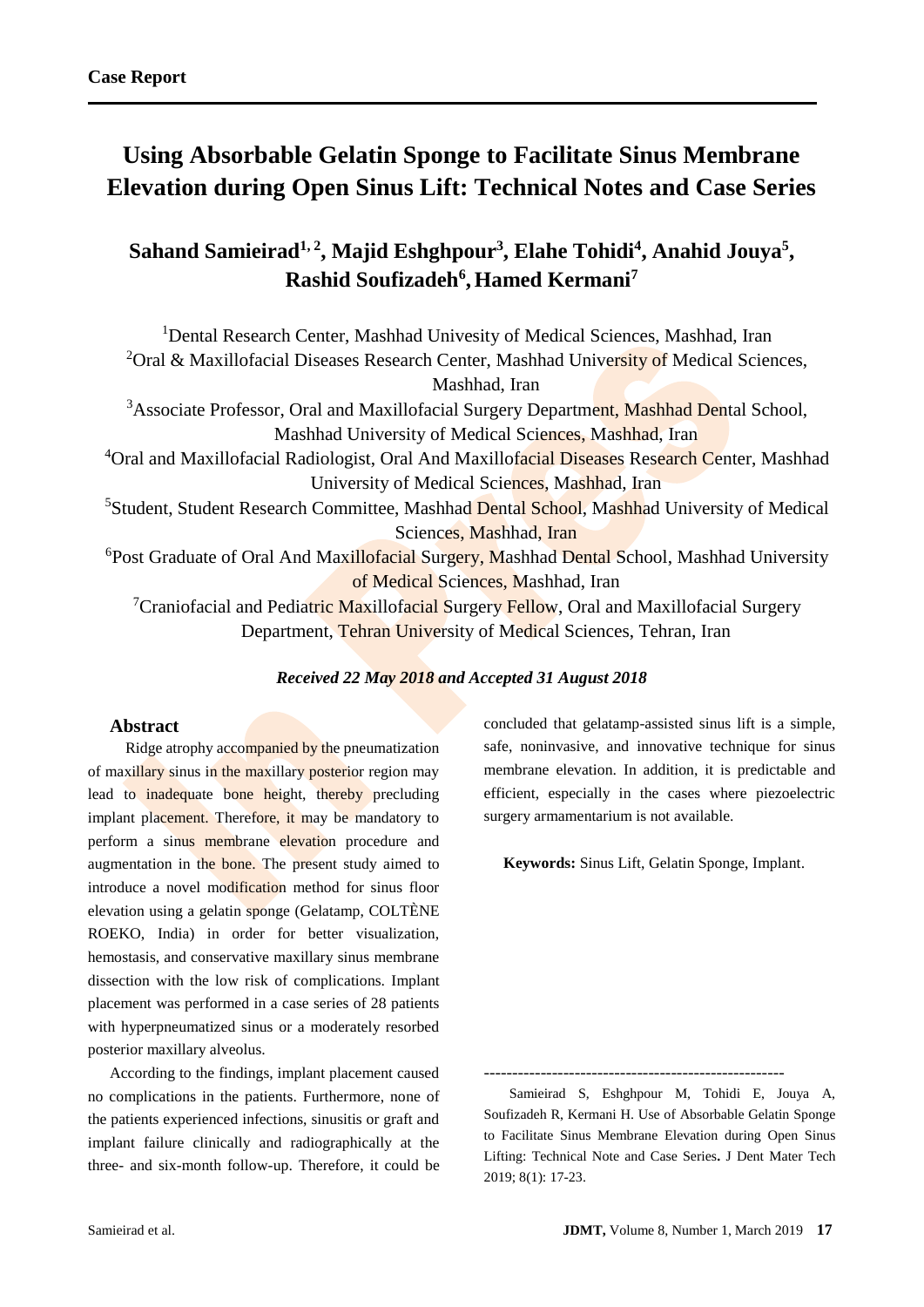## **Introduction**

Long-term edentulism in the maxillary posterior region often leads to the resorption of the alveolar process. Simultaneously, the maxillary sinus is pneumatized, and the remaining bone volume in the maxillary posterior region may not suffice (1-3). Clinicians and researchers have constantly attempted to develop new techniques to overcome this challenge and use dental implants for the replacement of missing teeth  $(1-6)$ .

Sinus elevation is a surgical procedure that is performed to increase the bone volume in the maxillary sinus floor in order to enable the installation of implant fixtures, especially when the initial height of the alveolar bone cannot ensure the primary stability of the implants that are placed simultaneously (1, 2, 5).

The elevation of the maxillary sinus membrane and its grafting with bone substitutes have become a routine practice over the past 40 years (1). The lateral window approach is commonly used for maxillary sinus augmentation. In this technique, a bone window is generated in the lateral wall of the maxilla, through which the Schneiderian membrane is dissected from the alveolar process of the maxilla and pushed upward. Following that, the newly-formed space is filled with grafting material so as to maintain space for the formation of the new bone, which results in the favorable conditions for implant insertion (1, 2, 5).

Several studies have documented the technical details of the lateral window approach, and the procedures have shown clinical predictability (1-9). It is also notable that the dissection of the Schneiderian membrane from the sinus floor is technically difficult, and perforation could occur if the membrane is thin or in the presence of bone septa. Previous findings have indicated the frequency of this complication to be  $58\%$  (1-3, 7).

The present study aimed to introduce a novel modification method for sinus floor elevation using gelatin sponge (gelatamp) for better visualization, hemostasis, and conservative maxillary sinus membrane dissection with the low risk of the associated complications in order to increase vertical bone height for implant placement in a case series of the patients with hyperpneumatized sinus or moderately resorbed posterior maxilla.

Gelatamp is a hemostatic, absorbable, and inexpensive material, which is available in most clinics (8, 10). Gelatin sponge reflects the sinus membrane bluntly and gently with a minimal risk of membrane perforation. Moreover, it serves as a sinus defect volume indicator for the assessment of the required bone graft volume. This simple, safe, and noninvasive sinus lift technique could contribute to sinus membrane elevation more predictably, especially in the cases where the piezoelectric surgery armamentarium is not available.

### **Report of Cases and Technique**

During September 2015-June 2017, 28 patients underwent open sinus lift surgery at the Oral and Maxillofacial Department of the School of Dentistry in Mashhad, Iran to receive sinus membrane elevation. The patients with hyperpneumatized sinus or moderately resorbed posterior maxilla were enrolled in the study.

The exclusion criteria of the study were the history of chronic maxillary sinus infection, pansinusitis or addiction. The present study was conducted in accordance with the Declaration of Helsinki, and the protocol was approved by the Institute of Human Research and Ethics Committee of Mashhad University of Medical Sciences (IR.MUMS.sd.1394.89).

#### **Surgical Technique**

Prophylactic oral antibiotic capsules (600 mg of clindamycin) were administered to the patients one hour before the surgery. The surgery was performed with local maxillary block anesthesia using 2% lidocaine and 1:100,000 epinephrine.

Intraoral access to the maxillary sinus was achieved through the oral mucosa of the anterior maxillary sinus wall. Maxillary sinus floor elevation was carried out using the lateral approach on all the patients. The approach to the lateral wall of the maxillary sinus was adopted after the elevation of a mucoperiosteal flap based on the surgical requirements of the patients. A mediumsized round diamond bur was attached to a straight hand piece, which was used with copious saline irrigation in order to develop a lateral window through the maxillary sinus.

The anterior vertical osteotomy was placed at two millimeters distal to the anterior vertical wall of the maxillary sinus, and the distal osteotomy was placed at approximately 20 millimeters from the anterior vertical osteotomy. The height of the vertical osteotomy was approximately 10 millimeters. The anterior and inferior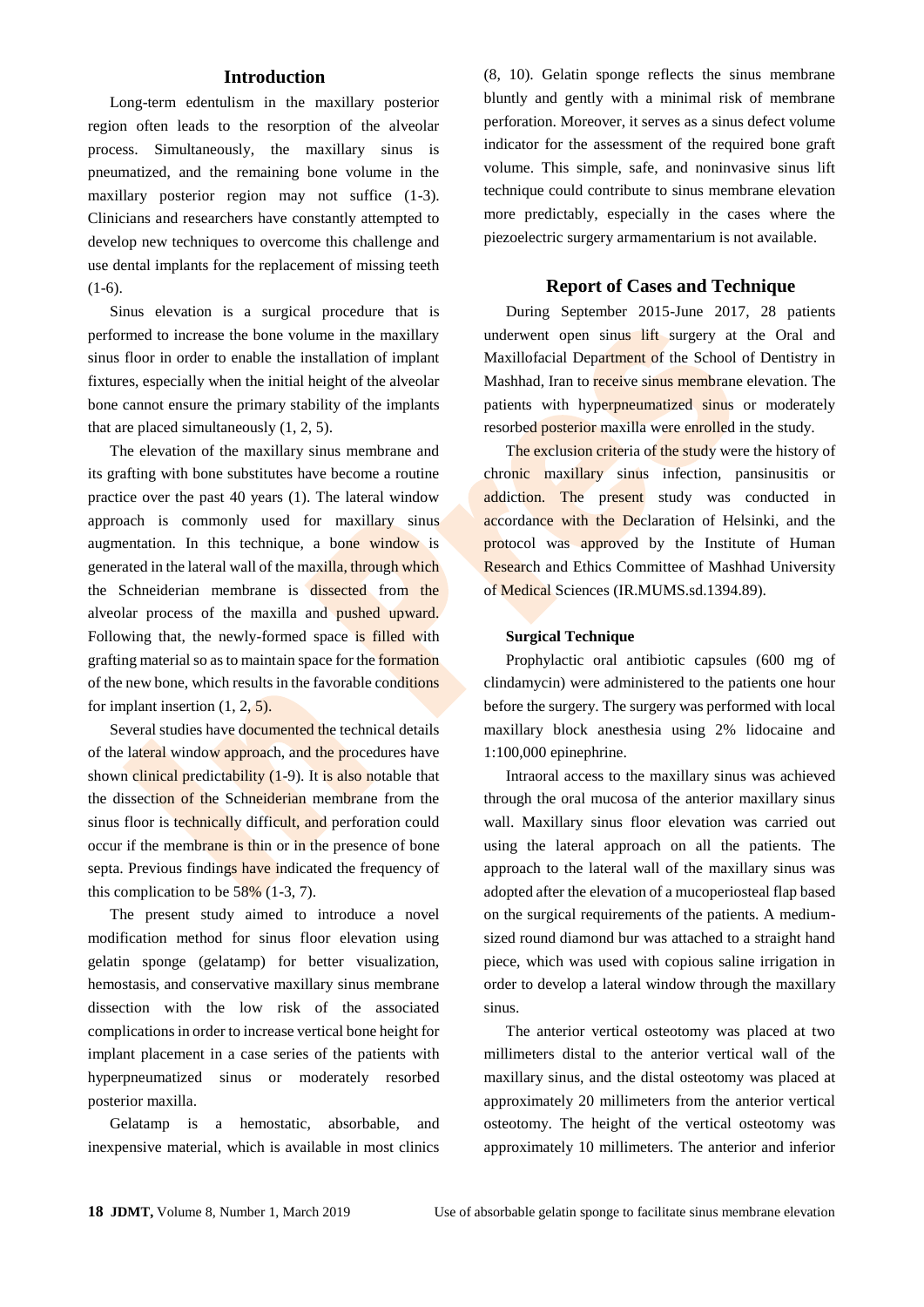osteotomy lines were perpendicular to the internal surface of the lateral wall of the maxillary sinus, and the superior and posterior osteotomies were performed perpendicularly to the sinus wall.

The mentioned osteotomy design facilitated the accurate replacement of the bony window as a barrier over the future bone graft particles in the maxillary sinus. The bony window was meticulously detached so as to expose the sinus membrane. In the first stage, part of the Schneiderian membrane was cautiously dissected from the sinus floor and walls using a flat, blunt-edged sinus elevator curette.

In the following stage, the absorbable gelatin sponge (Gelatamp, COLTÈNE ROEKO, India) was employed in the second phase of noninvasive sinus lift. Afterwards, the dry gelatamp sponge was placed on the sinus floor with slight pressure using Adson forceps. The dry brown gelatamp sponge was used in this method in order to exert the effective force for the complete elevation of the remaining Schneiderian membrane from the maxillary sinus floor similar to surgical gauze dissection. Dissection of the sinus membrane continued bluntly and gently so as to bed reached and reflected off the medial and posterior walls of the sinus cavity.

When the sinus membrane was adequately reflected, the gelatamp sponge remained in the maxillary sinus for 5-15 minutes. Resorbing the liquids, the sponge becomes mechanically weak; nevertheless, it effectively contributes to hemostasis. On the other hand, the size and number of the applied gelatamp sponges help surgeons assess the volume of the free space requiring graft material for sinus augmentation. Although gelatin sponges resorb liquids and shrink, the volume of wet sponges could estimate the total size of the defect. Furthermore, the sponge on the sinus membrane exerts protecting effects to avoid membrane injuries or perforation during implant drilling.

Figure 1 depicts the schematic view of the gelatampassisted open sinus lift procedure.

After the completion of implant drilling and before implant placement, the gelatin sponge was removed. An absorbable collagen membrane (Jason Membrane, Botiss Biomaterial GmbH, Germany) was placed directly above the cavity below the elevated sinus membrane in order to support the Schneiderian membrane. The cavity was passively filled with bone graft substitute (Cerabone,

**Result**

Botiss Biomaterial GmbH, Germany) before implant insertion, and the lateral wall of the augmented defect subsequently.

Figure 2 shows the clinical procedure of the gelatamp-assisted open sinus lift procedure.

The bony portion of the lateral window was repositioned to prevent soft-tissue in-growth into the sinus cavity and promote the formation of the new bone from the lateral wall of the maxillary sinus. Flaps were sutured using interrupted mattress sutures (Vicryl, Johnson, and Johnson, UK) in order to achieve passive primary closure.

The patients were instructed not to blow their nose for two weeks after the surgery and avoid coughing or sneezing with an open mouth. Preoperative prophylactic antibiotic treatment continued for seven days postoperatively (150 mg of clindamycin), and the sutures were removed 14 days after the surgery. After sinus augmentation, postoperative panoramic radiographs and cone-beam computed tomography (CT) scans were obtained. An average of six months was considered to all the integration of the implants.



**Figure 1**. Schematic View of Gelatamp-assisted Open Sinus Lift Procedure; A) Lateral Window Preparation by Round Diamond Bur; B) Initial Dissection of Sinus Membrane Using a Periosteal Elevator; C, D) Final Sinus Membrane Dissection Using Gelatamp; E, F) Bone Graft and Implant Insertion





**Figure 2.** Clinical illustration of Gelatamp-assisted sinus lift procedur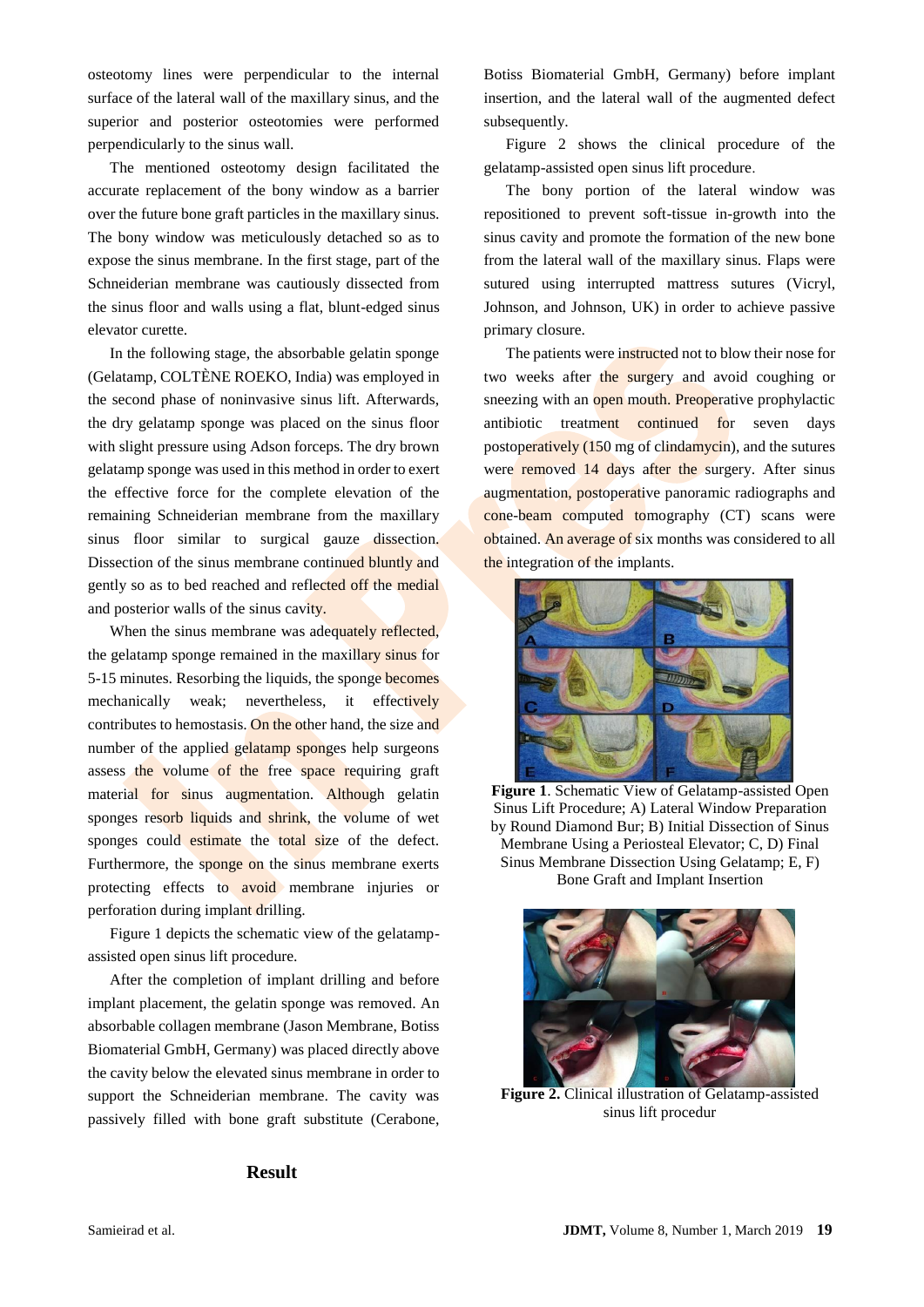During September 2015-June 2017, sinus lift surgeries were performed on 28 patients (10 females and 18 males) aged 38-68 years (mean age: 52 years). Diagnoses were confirmed through clinical examination, CT-scan, and panoramic imaging. According to the findings, the mentioned techniques caused no complications in the patients. In addition, none of the patients experienced infections, sinusitis, and graft or implant failure clinically or radiographically at the three- and six-month follow-ups.

Imaging evaluations confirmed that the sinuses were lifted and augmented effectively. Figures 3 and 4 illustrate the radiographic examination of the patients undergoing gelatamp-assisted sinus lift procedure with or without simultaneous implant placement. All the patients were referred to a prosthodontist six months after the surgery, and the implants were loaded without any complications.



**Figure 3**. Radiographic Examination of a Patient Undergoing Gelatamp-assisted Sinus Lift Procedure without Simultaneous Implant Placement; A, B) Pre-operative CBCT and Panoramic View; C) Post-operative Panoramic View



**Figure 4.** Radiographic Examination of a Patient Undergoing Gelatamp-assisted Sinus Lift Procedure with Simultaneous Implant Placement; A,B, C) Pre-operative CBCT and Panoramic View; D) Post-operative Panoramic View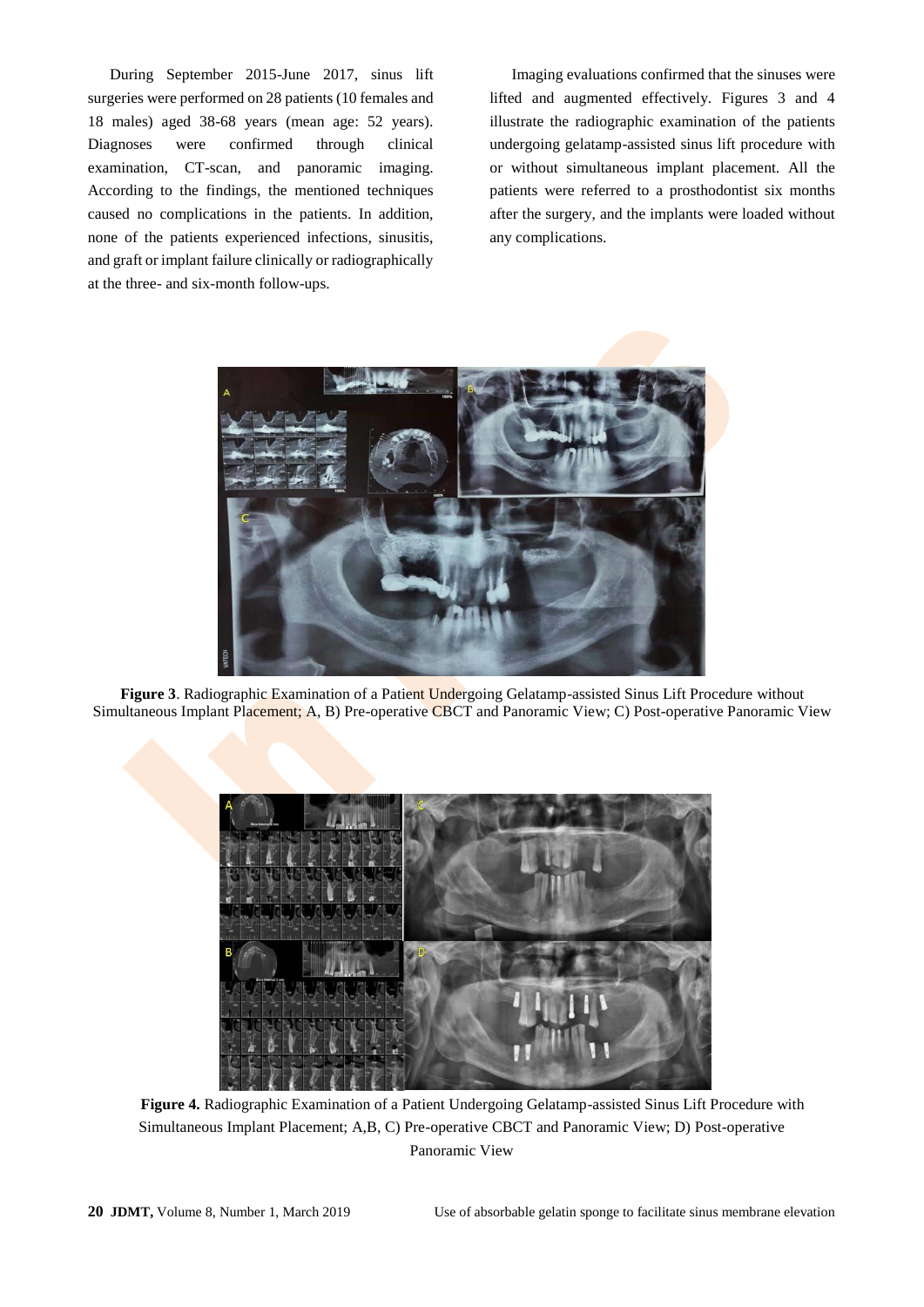# **Discussion**

In the maxillary posterior region, residual ridge resorption is accompanied by the pneumatization of the maxillary sinus. This phenomenon leads to the lack of adequate bone quantity and quality, which further complicates implant placement (1, 2, 4). The most common technique to overcome these complications is sinus membrane lift procedure and augmentation of the maxillary sinus floor (1, 2, 4, 6). The classic technique was introduced by Tatum and further modified by Boyne and James (9).

Studies with long-term follow-ups have proposed satisfactory results regarding implant survival using two common techniques, including lateral sinus floor elevation (open sinus lift) and the osteotome technique (closed sinus lift) (1-4). For instance, a meta-analysis by Pjetursson et al. (5) reviewed 48 studies with 12,020 placed implants in 4,000 patients, and the findings indicated that the three-year implant survival rate was 90.1% after lateral sinus augmentation.

Several minor variations and modifications have been demonstrated in open sinus lift surgery to dominate the associated challenges (1-9). Correspondingly, the most common issue during direct sinus elevation has been the perforation of the membrane due to the presence of septa or a slim membrane  $(1-3, 7)$ . The septa in the maxillary sinus are more frequently detected in partially edentulous patients compared to dentate and completely edentulous patients. In addition, the most common location of the septa has been reported to be the middle region of the maxillary sinus (1-3, 7).

Gelatin sponge (gelatamp) is a hemostatic, absorbable, and inexpensive packing substance. It is also a water-insoluble, non-elastic, porous, and pliable material prepared from purified pork-skin gelatin, which can absorb fluids completely with slight tissue reaction and does not require removal unlike non-absorbable substances (4, 8, 10, 11). Gelatamp was introduced in the 1940s by Dr. Gray to be used in neurosurgical procedures  $(10, 13)$ . The sponge is routinely applied in oral and maxillofacial surgeries for the control of bleeding after dental extraction, removal of small cysts, biopsies, and management of dry socket (alveolar osteitis)  $(2, 11)$ . Moreover, it is used to reduce bleeding and stabilize the blood clot to achieve local hemostasis, especially when conventional methods are not sufficient to control bleeding.

The porous structure of gelatamp allows the product to have a high capacity for fluid absorption. It also contributes to the formation of blood clot through activating the cascade of coagulation factors and inducing platelet agglutination in the case of bleeding. Practically, gelatamp acts as a matrix and adds further reinforcement to the formed blood clot (4, 8, 12). This material has also been used as a protective agent against the surgical wounds occurring during dental surgical procedures, such as periodontal surgery, grafting, and maxillary sinus surgeries (11-14).

Several studies have documented the efficacy of gelatamp in hemostasis and wound healing after frontal sinus repair and functional endoscopic sinus surgery (FESS) (4, 10, 15). Furthermore, the combination of gelatamp and rhBMP-2 has been used successfully as a graft material in maxillary sinus floor augmentation in sheep. The combination of rhBMP-2 and a collagen sponge matrix has proven promising as a therapeutic approach in various applications. For instance, it could enhance bone repair in spine surgery, as well as bone fractures and craniofacial surgeries (1, 8, 14, 16).

Gelatamp has been shown to be a more effective hemostatic agent compared to other packing materials. Several clinical trials have suggested that gelatamp is biocompatible and efficient for use in chronic otitis media surgery and FESS without any complications. However, using the sponge in contaminated or infected areas is not recommended (2, 4, 10, 16). Gelatamp is gradually absorbed by phagocytosis within 4-6 weeks. The absorption could be influenced by several factors, including the amount of the applied material, degree of saturation with blood or other fluids, and site of use (8, 10).

In a research in this regard, Marx and Garg (2002) reported the use of cottonoid soaked in 2%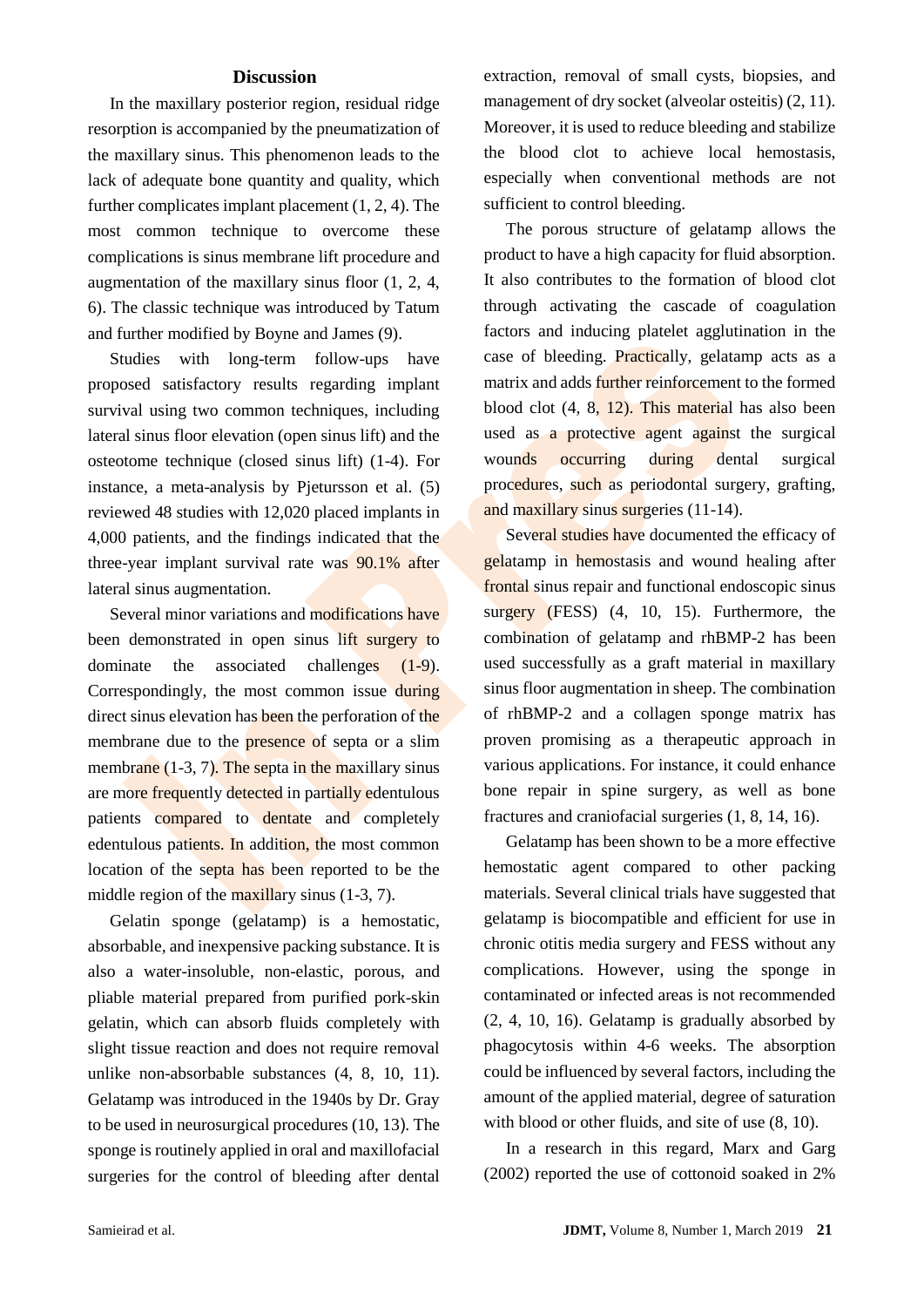lidocaine with 1:100,000 epinephrine (one cartridge) for the elevation of the sinus membrane in sinus lift procedures. In the mentioned study, the key advantage of the substance was vasoconstriction and hemostasis properties (6).

In the present technical note, the application of gelatamp was observed to have numerous advantages compared to the conventional sinus lift methods, simplifying and facilitating the procedure to be more conservative. In the first step, part of the Schneiderian membrane was meticulously dissected from the sinus floor and walls using a flat, bluntedged sinus elevator curette. Following that, the absorbable gelatin sponge was used in the second step of the noninvasive sinus lift method. At this stage, the dry gelatamp sponge was placed on the sinus floor with slight pressure using Adson forceps in the final stage. The sponge helped reflect the sinus membrane bluntly and gently with a minimal risk of membrane perforation. We used a dry, brown gelatamp sponge in this method in order to exert force for the complete elevation of the remaining Schneiderian membrane from the maxillary sinus floor, which is similar to surgical gauze dissection.

The sponge could also reduce oozing and bleeding through hemostasis. On the other hand, the gelatamp-assisted technique enhanced the direct visualization of the maxillary sinus cavity and membrane via arresting the oozing type of bleeding from the sinus membrane and maxillary sinus floor. There are numerous other advantages to this technique. For instance, it enables surgeons to estimate the volume of the free space requiring graft material for sinus augmentation based on the size and number of gelatamp sponges. Therefore, it serves as a volume indicator to determine the bone graft volume required for effective augmentation.

Although gelatin sponges resorb liquids and may shrink, the defect size could be properly verified based on the volume of wet sponges. Resorbing liquids, the sponge becomes mechanically weak; nevertheless, it effectively contributes to hemostasis. Furthermore, gelatamp prevents

membrane injuries and perforation through overlying the sinus membrane, acting as a protecting agent during implant drilling.

Gelatamp-assisted sinus lift technique is simple, noninvasive, and safe, while making sinus membrane elevation more predictable, especially in the cases where piezoelectric surgery armamentarium is not available.

## **Conclusion**

Gelatamp-assisted sinus lift is a new and safe approach to gentle, conservative sinus floor membrane elevation, which is associated with minimal intraoperative complications in the patients with hyperpneumatized maxillary sinus or moderately resorbed posterior maxilla. Through arresting the oozing from the sinus membrane and maxillary sinus floor, gelatamp-assisted technique could enhance the direct visualization of the maxillary sinus cavity during lifting.

## **Conflict Interests**

The authors declare that there is no conflict of interests regarding the publication of this paper.

## **References**

- 1. Hegde R, Prasad K, Shroff KK. Maxillary sinus augmentation using sinus membrane elevation without grafts-A Systematic Review. J Indian Prosthodont Soc. 2016;16(4):317-322.
- 2. Riben C, Thor A. The maxillary sinus membrane elevation procedure: augmentation of bone around dental implants without grafts—a review of a surgical technique. [Int J Dent.](https://www.ncbi.nlm.nih.gov/pubmed/?term=The+maxillary+sinus+membrane+elevation+procedure%3A+augmentation+of+bone+around+dental+implants+without+grafts%E2%80%94a+review+of+a+surgical+technique.) 2012;2012:105483
- 3. Hatano N, Sennerby L, Lundgren S. Maxillary Sinus Augmentation Using Sinus Membrane Elevation and Peripheral Venous Blood for Implant‐Supported Rehabilitation of the Atrophic Posterior Maxilla: Case Series. Clin Implant Dent Relat Res 2007;9(3):150-155.
- 4. Sohn D-S, Moon J-W, Moon K-N, Cho S-C, Kang P-S. New bone formation in the maxillary sinus using only absorbable gelatin sponge. J Oral Maxillofac Surg. 2010;68(6):1327-1333.